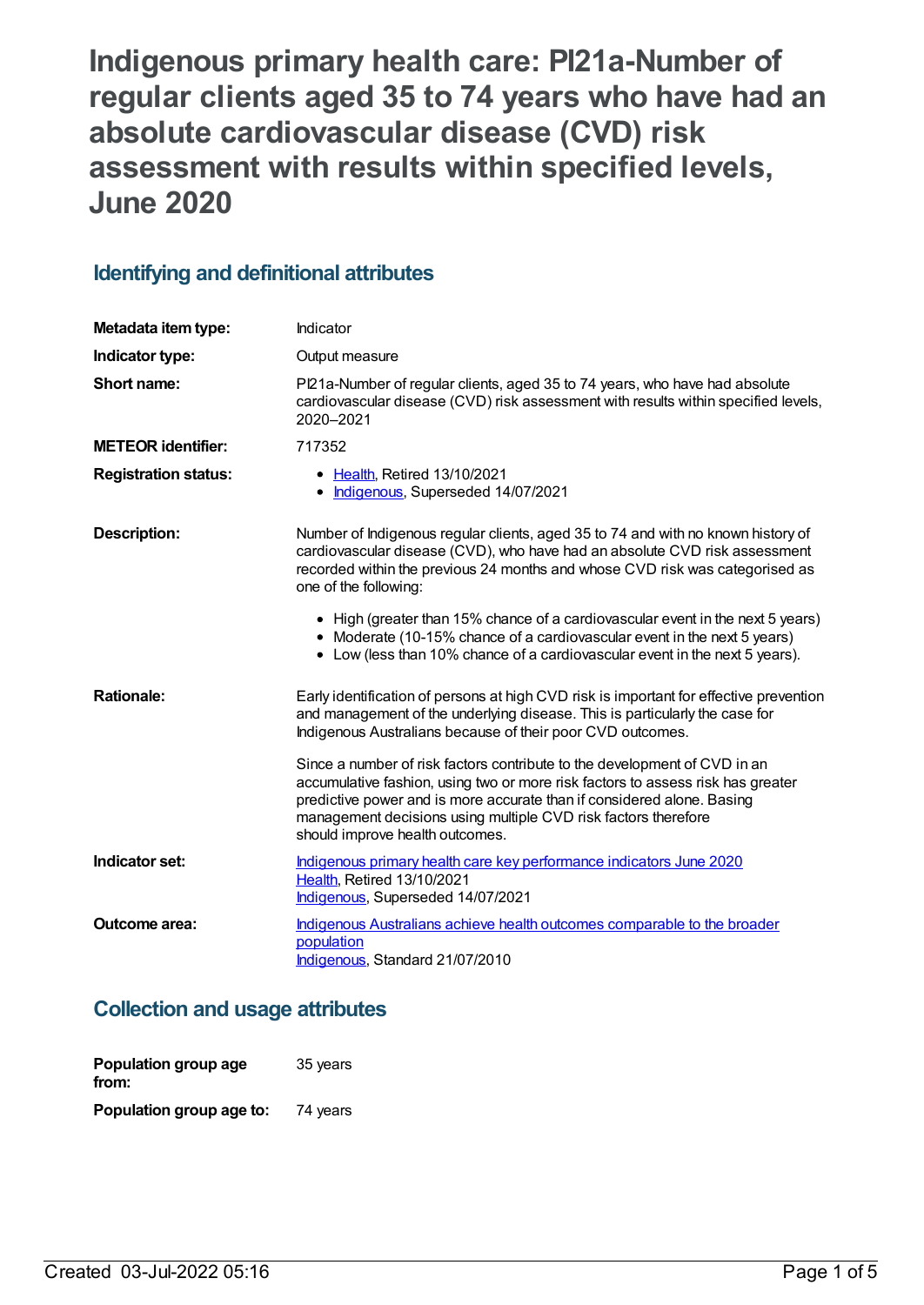| <b>Computation description:</b> | Count of Indigenous regular clients, aged 35 to 74 and with no known history of<br>cardiovascular disease (CVD), who have had an absolute CVD risk assessment<br>recorded within the previous 24 months and whose CVD risk was categorised as<br>one of the following:                                                                                                                                 |
|---------------------------------|--------------------------------------------------------------------------------------------------------------------------------------------------------------------------------------------------------------------------------------------------------------------------------------------------------------------------------------------------------------------------------------------------------|
|                                 | • High (greater than 15% chance of a cardiovascular event in the next 5 years)<br>• Moderate (10-15% chance of a cardiovascular event in the next 5 years)<br>• Low (less than 10% chance of a cardiovascular event in the next 5 years).                                                                                                                                                              |
|                                 | 'Regular client' refers to a client of an Australian Government Department of Health-<br>funded primary health-care service (that is required to report against the Indigenous<br>primary health care key performance indicators) who has an active medical record;<br>that is, a client who has attended the Department of Health-funded primary health-<br>care service at least 3 times in 2 years. |
| <b>Computation:</b>             | Numerator only                                                                                                                                                                                                                                                                                                                                                                                         |
| Numerator:                      | Calculation A: Number of Indigenous regular clients, aged 35 to 74 and with no<br>known history of cardiovascular disease (CVD), who have had an absolute CVD<br>risk assessment recorded within the previous 24 months with risk assessed as<br>high (greater than 15% over the next 5 years).                                                                                                        |
|                                 | Calculation B: Number of Indigenous regular clients, aged 35 to 74 and with no<br>known history of cardiovascular disease (CVD), who have had an absolute CVD<br>risk assessment recorded within the previous 24 months with risk assessed<br>as moderate (10-15% over the next 5 years).                                                                                                              |
|                                 | Calculation C: Number of Indigenous regular clients, aged 35 to 74 and with no<br>known history of cardiovascular disease (CVD), who have had an absolute CVD<br>risk assessment recorded within the previous 24 months with risk assessed as low<br>(less than 10% over the next 5 years).                                                                                                            |
| Numerator data elements:        | <b>Data Element / Data Set-</b>                                                                                                                                                                                                                                                                                                                                                                        |
|                                 | Person-age, total years N[NN]                                                                                                                                                                                                                                                                                                                                                                          |
|                                 | Data Source                                                                                                                                                                                                                                                                                                                                                                                            |
|                                 | Indigenous primary health care data collection                                                                                                                                                                                                                                                                                                                                                         |
|                                 | NMDS / DSS                                                                                                                                                                                                                                                                                                                                                                                             |
|                                 | Indigenous primary health care NBEDS 2020-21                                                                                                                                                                                                                                                                                                                                                           |
|                                 | Data Element / Data Set-                                                                                                                                                                                                                                                                                                                                                                               |
|                                 | Person-cardiovascular disease recorded indicator, yes/no code N                                                                                                                                                                                                                                                                                                                                        |
|                                 | Data Source                                                                                                                                                                                                                                                                                                                                                                                            |
|                                 | Indigenous primary health care data collection                                                                                                                                                                                                                                                                                                                                                         |
|                                 | NMDS / DSS                                                                                                                                                                                                                                                                                                                                                                                             |
|                                 | Indigenous primary health care NBEDS 2020-21                                                                                                                                                                                                                                                                                                                                                           |
|                                 | Guide for use                                                                                                                                                                                                                                                                                                                                                                                          |
|                                 | Only include 'no' responses, i.e. those persons who do not have a<br>cardiovascular disease recorded on their clinical record.                                                                                                                                                                                                                                                                         |
|                                 |                                                                                                                                                                                                                                                                                                                                                                                                        |
|                                 | Data Element / Data Set-                                                                                                                                                                                                                                                                                                                                                                               |
|                                 | Person-Indigenous status, code N                                                                                                                                                                                                                                                                                                                                                                       |
|                                 | Data Source                                                                                                                                                                                                                                                                                                                                                                                            |
|                                 | Indigenous primary health care data collection                                                                                                                                                                                                                                                                                                                                                         |
|                                 | NMDS / DSS                                                                                                                                                                                                                                                                                                                                                                                             |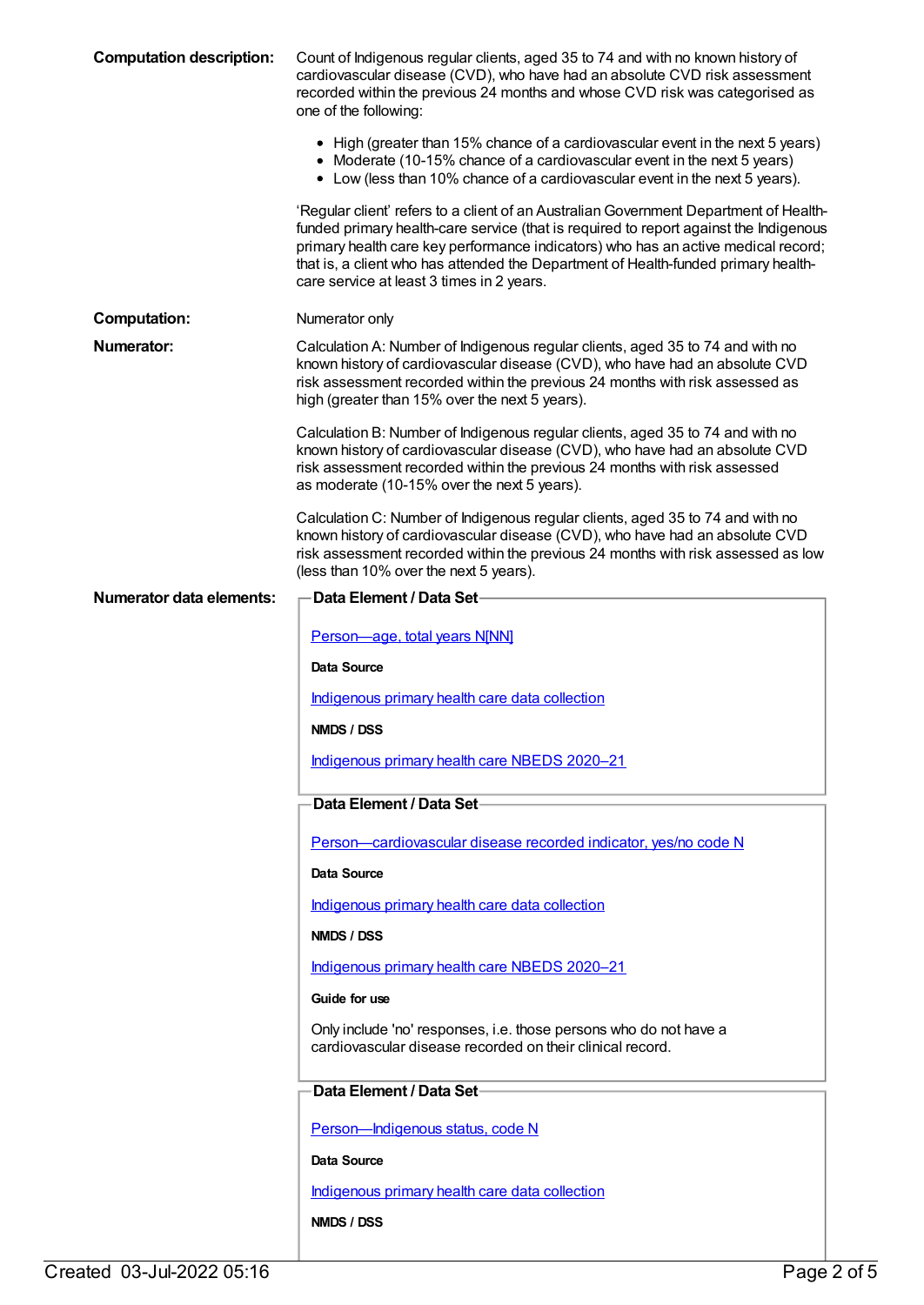[Indigenous](https://meteor.aihw.gov.au/content/715320) primary health care NBEDS 2020–21

### **Data Element / Data Set**

[Person—regular](https://meteor.aihw.gov.au/content/686291) client indicator, yes/no code N

**Data Source**

[Indigenous](https://meteor.aihw.gov.au/content/430643) primary health care data collection

**NMDS / DSS**

[Indigenous](https://meteor.aihw.gov.au/content/715320) primary health care NBEDS 2020–21

## **Data Element / Data Set**

[Person—absolute](https://meteor.aihw.gov.au/content/699029) cardiovascular disease risk assessment result categories, code N

**Data Source**

[Indigenous](https://meteor.aihw.gov.au/content/430643) primary health care data collection

**NMDS / DSS**

[Indigenous](https://meteor.aihw.gov.au/content/715320) primary health care NBEDS 2020–21

### **Data Element / Data Set**

[Person—absolute](https://meteor.aihw.gov.au/content/699031) cardiovascular disease risk assessment result recorded indicator, yes/no code N

### **Data Source**

[Indigenous](https://meteor.aihw.gov.au/content/430643) primary health care data collection

## **NMDS / DSS**

[Indigenous](https://meteor.aihw.gov.au/content/715320) primary health care NBEDS 2020–21

### **Disaggregation:** 1. Sex

a) Male b) Female

2. Age group: a) 35–44 years b) 45–54 years c) 55–64 years d) 65–74 years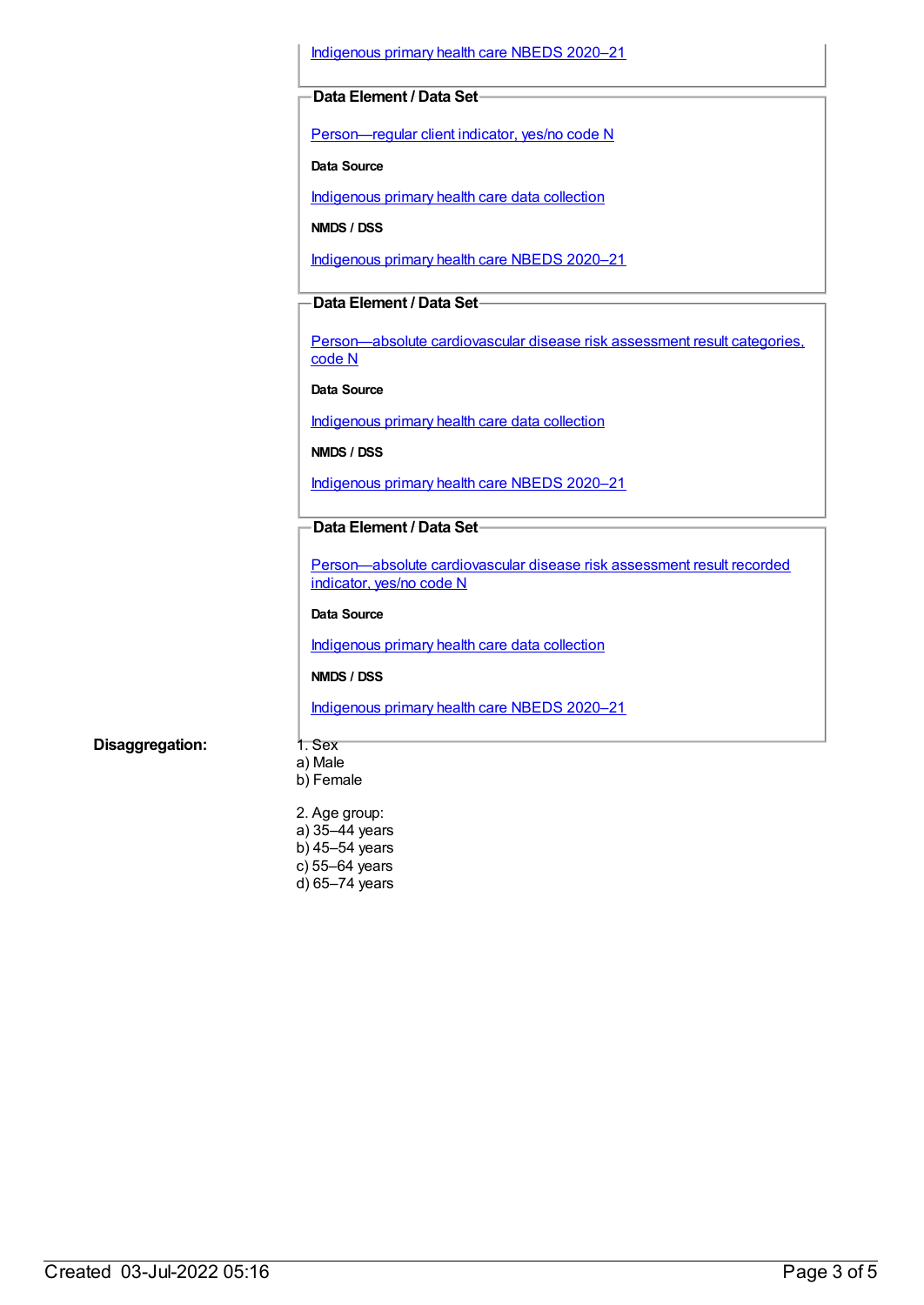| <b>Disaggregation data</b><br>elements: | Data Element / Data Set-                                                                                         |
|-----------------------------------------|------------------------------------------------------------------------------------------------------------------|
|                                         | Person-age, total years N[NN]                                                                                    |
|                                         | Data Source                                                                                                      |
|                                         | Indigenous primary health care data collection                                                                   |
|                                         | NMDS / DSS                                                                                                       |
|                                         | Indigenous primary health care NBEDS 2020-21                                                                     |
|                                         | Data Element / Data Set-                                                                                         |
|                                         |                                                                                                                  |
|                                         | Person-sex, code X                                                                                               |
|                                         | <b>Data Source</b>                                                                                               |
|                                         | Indigenous primary health care data collection                                                                   |
|                                         | NMDS / DSS                                                                                                       |
|                                         | Indigenous primary health care NBEDS 2020-21                                                                     |
| Comments:                               | This indicator covers a 24 month reporting period from 1 January 2020 to 31<br>December 2021:                    |
|                                         | • Indigenous primary health care NBEDS 2019-20 covers the period<br>01/01/2020 to 30/06/2020                     |
|                                         | • Indigenous primary health care NBEDS 2020-21 covers the period<br>01/07/2020 to 30/06/2021                     |
|                                         | Indigenous primary health care NBEDS 2021-22 (to be released) will cover<br>the period 01/07/2021 to 31/12/2021. |

# **Representational attributes**

| <b>Representation class:</b> | Count   |
|------------------------------|---------|
| Data type:                   | Real    |
| Unit of measure:             | Person  |
| Format:                      | N[N(6)] |

## **Indicator conceptual framework**

| <b>Framework and</b> | Effective/Appropriate/Efficient |
|----------------------|---------------------------------|
| dimensions:          |                                 |

## **Data source attributes**

**Data sources: Data Source**

[Indigenous](https://meteor.aihw.gov.au/content/430643) primary health care data collection

**Frequency**

6 monthly

**Data custodian**

Australian Institute of Health and Welfare.

# **Source and reference attributes**